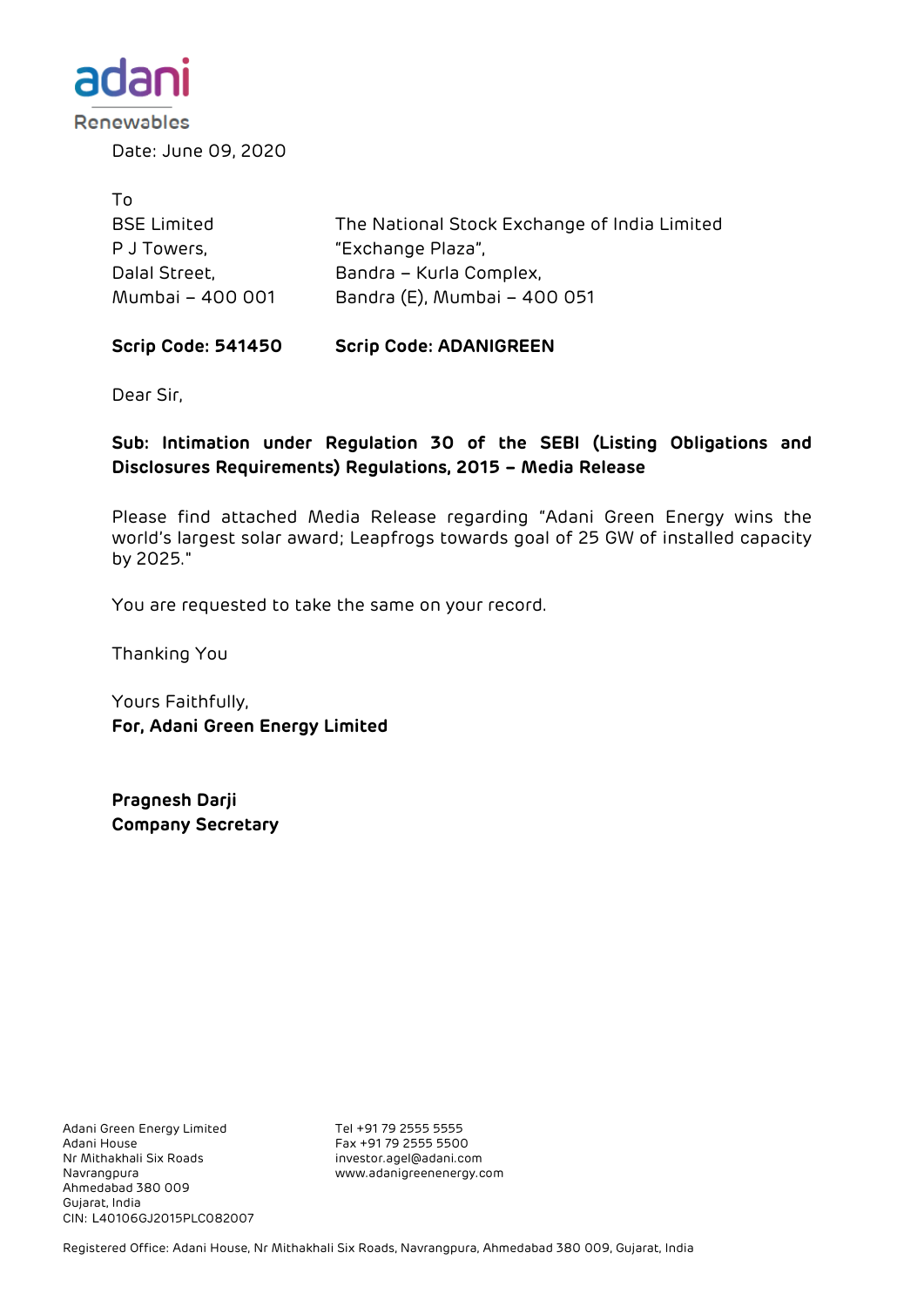

## Media Release

# Adani Green Energy wins the world's largest solar award; Leapfrogs towards goal of 25 GW of installed capacity by 2025

## Dallas / Brisbane 09th Jun, 2020:

Adani Green Energy Limited (AGEL, NSE: ADANIGREEN) have won the first of its kind manufacturing linked solar agreement from the Solar Energy Corporation of India (SECI).

As a part of the award, AGEL will build 8 GW of solar projects along with a commitment that will see Adani Solar establish 2 GW of additional solar cell and module manufacturing capacity. This award, the largest of its type, ever, in the world, will entail a single investment of US \$6 billion and will create 400,000 direct and indirect jobs. It will also displace 900 million tonnes of carbon dioxide over its lifetime.

With this win, AGEL will now have 15 GW capacity under operation, construction or under

contract thereby accelerating its journey towards becoming the world's [largest renewables company](https://www.linkedin.com/pulse/our-vision-become-worlds-largest-solar-power-company-2025-adani/) by 2025. This award will also take Adani Green Energy Limited closer to its target of achieving an installed generation



Adani's 780 MWp Kamuthi project - largest in the world in 2018

capacity of 25 GW of renewable power by 2025 which in turn will see it committing a total investment of \$15 billion in the renewable energy space over the next 5 years.

Commenting on the win, Mr. Gautam Adani, Chairman of the Adani Group said: "The Hon'ble Prime Minister Mr. Narendra Modi made a commitment at the 2015 United Nations Climate Change Conference in Paris that India would lead the Climate Change revolution and will in fact fulfill majority of its COP21 commitments nine years ahead of the 2030 deadline. We are indeed honored to be selected by the Solar Energy Corporation of India for this landmark award. In today's world, climate adaptation cannot be considered independent of economic development priorities and both job creation as well as decarbonization must be simultaneous objectives. The fact that renewable power will transition into becoming the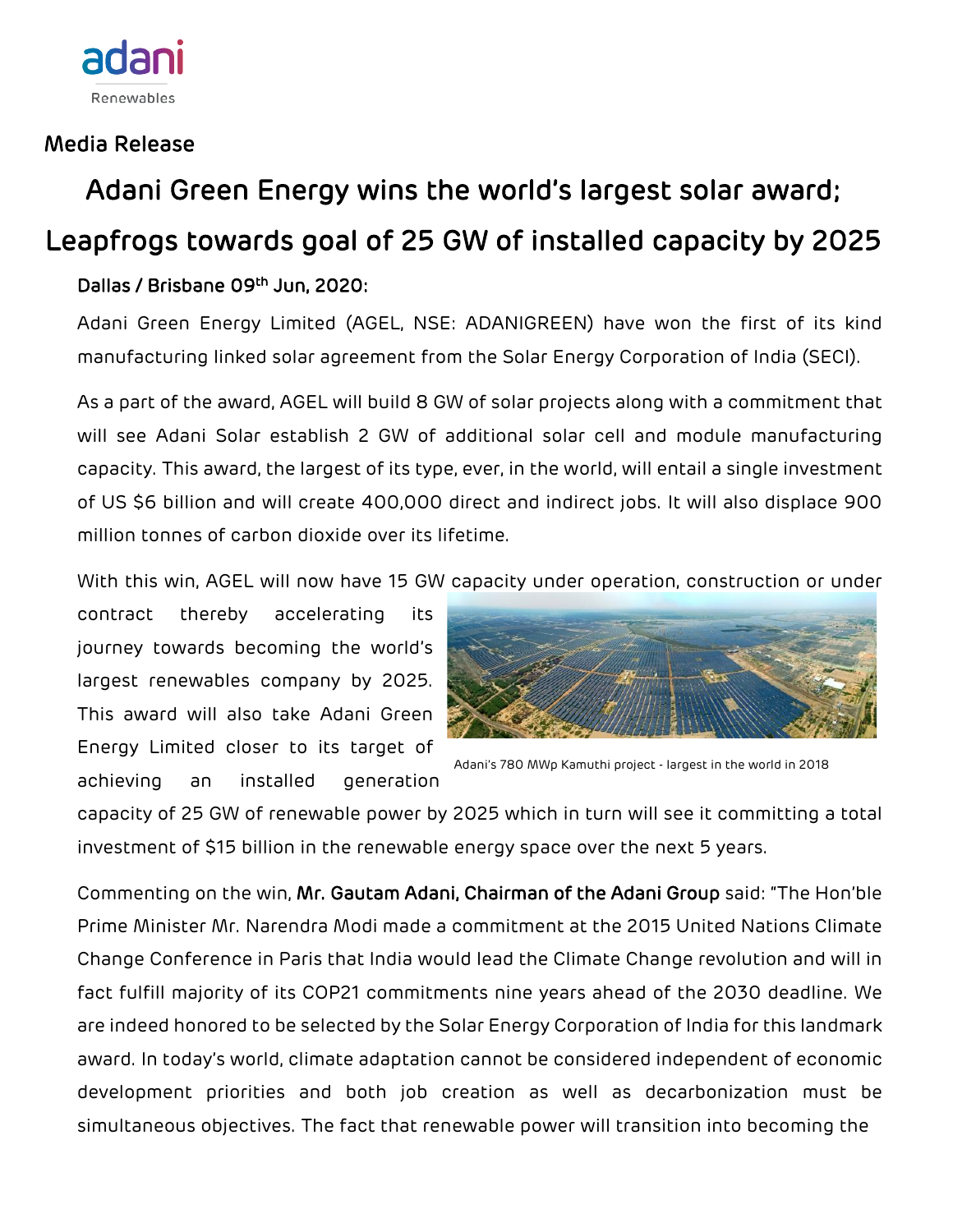

world's cleanest and most economical fuel is a foregone conclusion and the Adani Group intends to play a leading role in this journey."



solar development projects will be implemented over the next five years. The first 2 GW of generation capacity will come online by 2022 and the subsequent 6 GW capacity will be added in 2 GW annual increments through 2025. The projects will include a variety of locations, including a 2 GW single-site

Based on the award agreement the 8 GW of

Adani's current 1.3 GW solar module fab, to expand to 3 GW

generation project that is tied for the rank of the [largest single-site project](https://www.greentechmedia.com/articles/read/worlds-largest-solar-project-will-also-be-worlds-cheapest) announced globally. The solar cell and module manufacturing capacity of 2 GW will be established by 2022 and along with the existing 1.3 GW of capacity will further consolidate the Group's position as India's largest solar manufacturing facility.

Adani Green Energy Limited's business model of focusing on long-term contracts with investment grade counterparties, rapidly constructing large projects, and thereafter building solar development partnerships with major global integrated energy players that seek to reduce their carbon footprint has enabled it to expand rapidly since its public listing less than two years ago. This new contract will further help strengthen this model.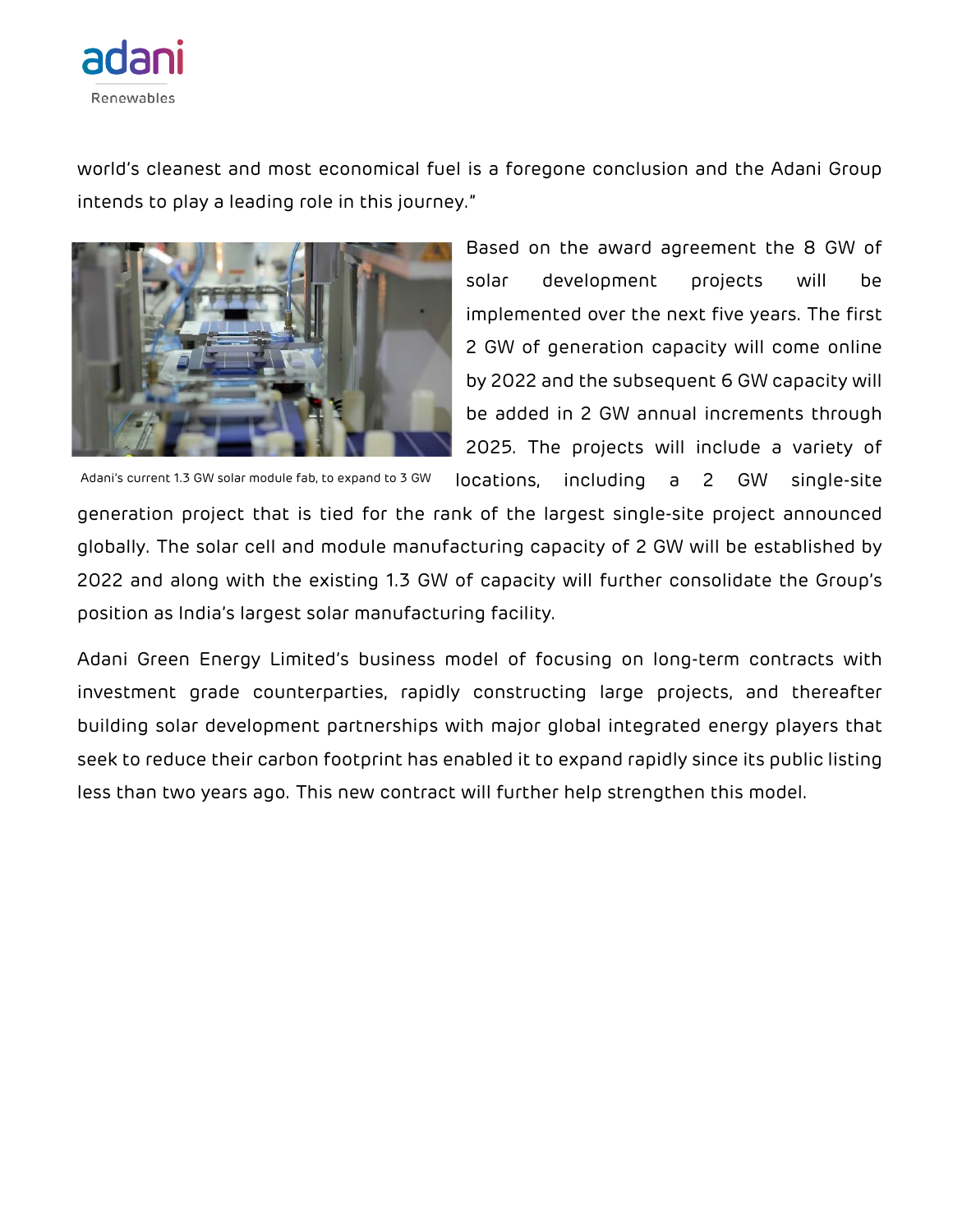

## About the Adani Group

Adani Group, is a diversified organisation in India with a combined market cap of \$22 Bn comprising 6 publicly traded companies. It has created world class transport and utility infrastructure portfolios with a pan-India presence. Adani Group is headquartered in Ahmedabad, in the state of Gujarat, India. Over the years, Adani Group has positioned itself to be the market leader in its transport logistics and energy utility portfolio businesses focusing on large scale infrastructure development in India with O & M practices benchmarked to global standards. With four IG rated businesses it is the only Infrastructure Investment Grade issuer in India. Adani owes its success and leadership position to its core philosophy of 'Nation Building' driven by 'Growth with Goodness' - a guiding principle for sustainable growth. Adani is committed to increase its ESG footprint by realigning its businesses with emphasis on climate protection and increasing community outreach through its CSR program based on the principles of sustainability, diversity and shared values. For more information, visit: [www.adani.com](http://www.adani.com/)

### About Adani Green Energy Limited

Adani Green Energy Limited (AGEL; NSE: ADANIGREEN), part of the diversified Adani Group, has 15GW of operating, in-construction and awarded wind and solar parks, making it perhaps the largest solar energy company in the world. The company develops, builds, owns, operates and maintains utility-scale grid-connected solar and wind farm projects. The electricity generated is supplied to investment-grade counterparties. For more information, visit: [www.adanigreenenergy.com](http://www.adanigreenenergy.com/)

#### About Adani Solar

Adani Solar (Mundra Solar PV Ltd) is the solar PV manufacturing arm of the Adani Group. Adani Solar is the first Indian solar manufacturer to vertically integrate its business which offers services across the spectrum of photovoltaic manufacturing as well as project engineering, procurement and construction. The state-of-the-art manufacturing facility with multi-level infrastructure is being scaled up to 3.5 GW of cell and module capacity under a single roof. For more information, visit: [www.adanisolar.com](http://www.adanisolar.com/)